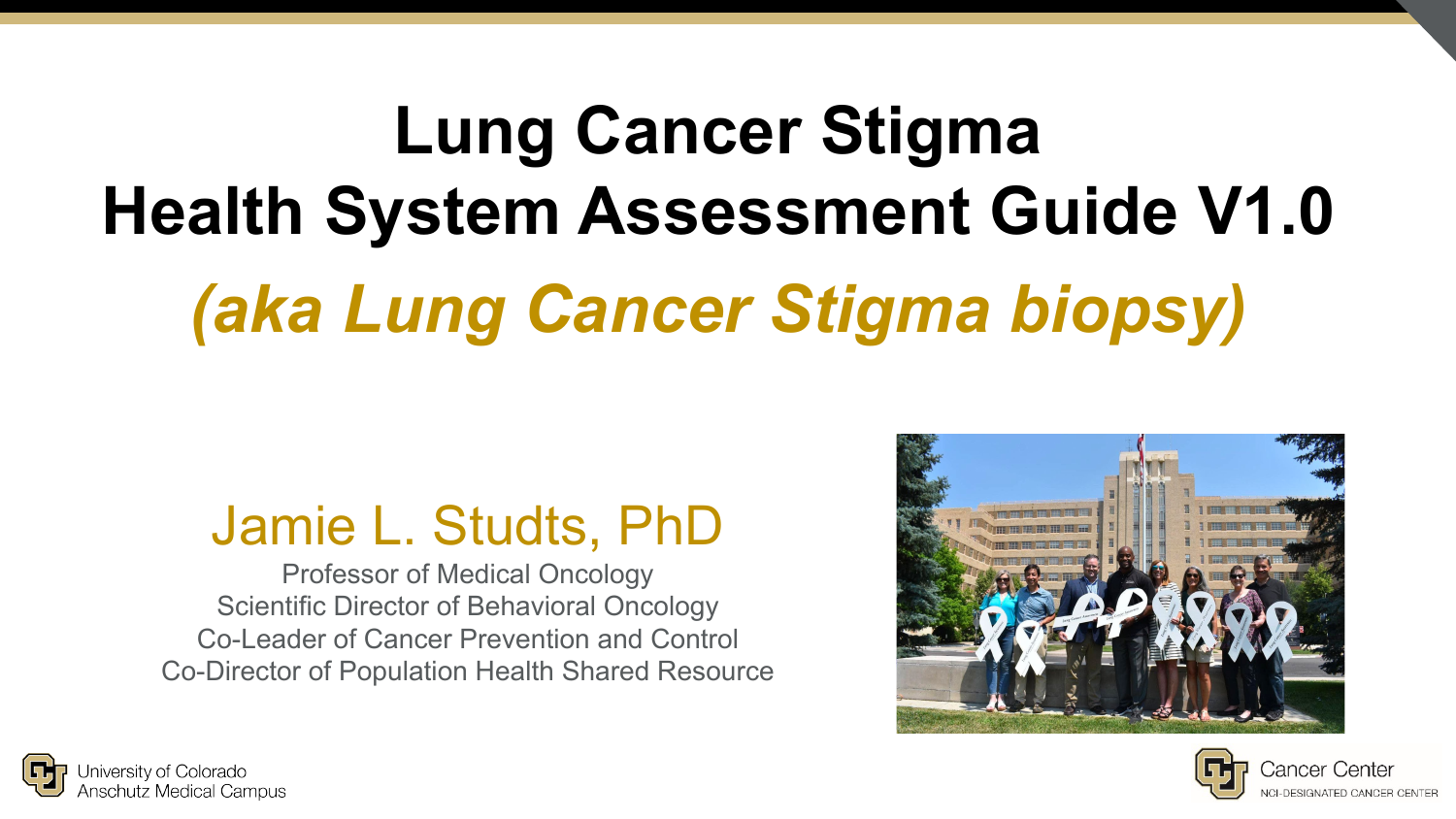## **Faculty Disclosure/Transparency**

#### **Potential Perceived Conflicts of Interest**

- Consultant, J&J Lung Cancer Initiative
- Advisory Board Member, Lung Ambition Alliance, supported by AstraZeneca
- Member, Scientific Leadership Council, GO2 Foundation for Lung Cancer.

### **Context and Honesty**

- My presentation addresses lung cancer stigma, but I do not claim to be immune to its insidious impact on my own thoughts and actions.
- However, I try to remaining vigilant and confront my own biases and stigma.



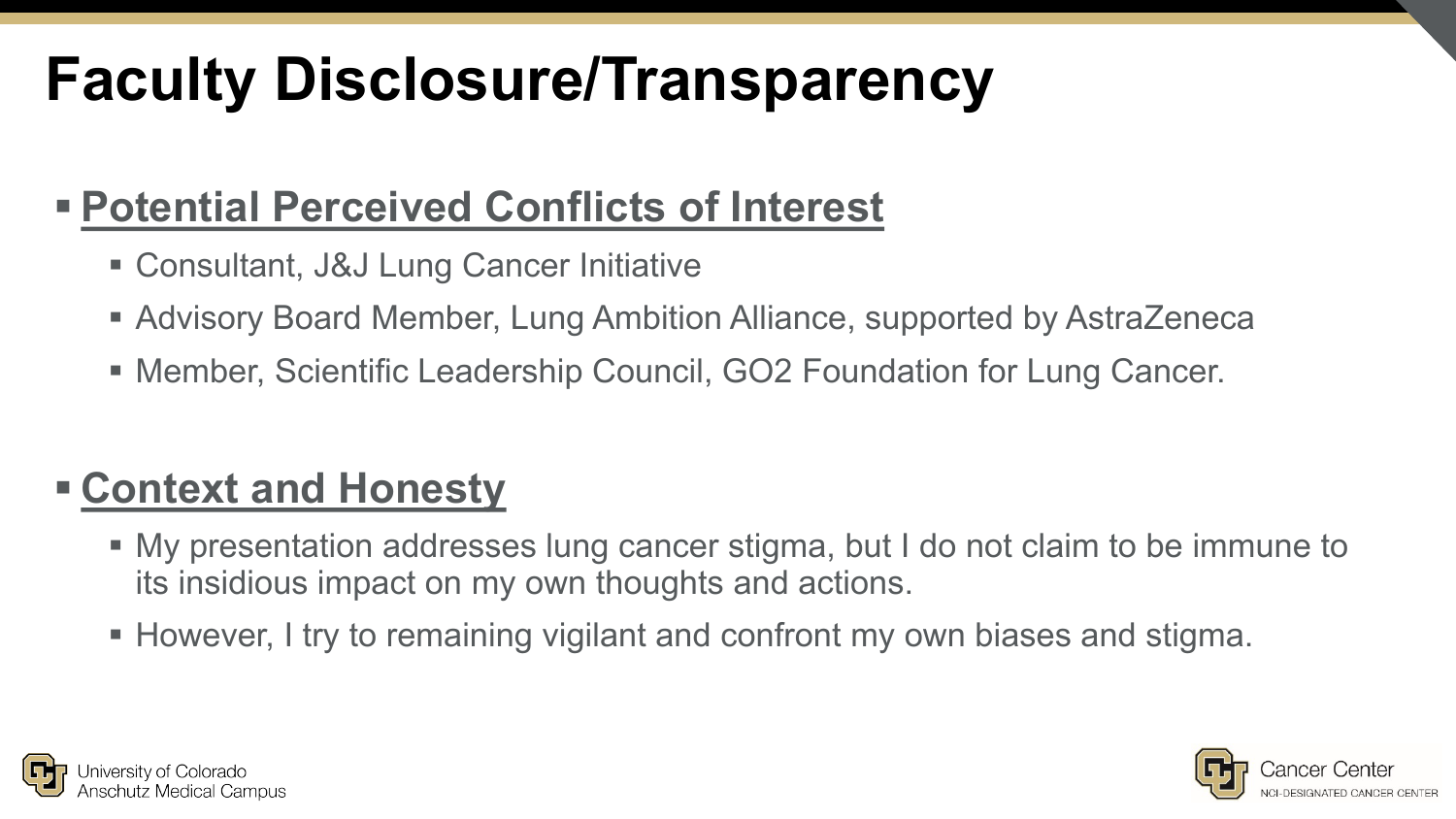### *Stigmatizing language, imagery, and presentations remain ubiquitous in lung cancer-related communications.*





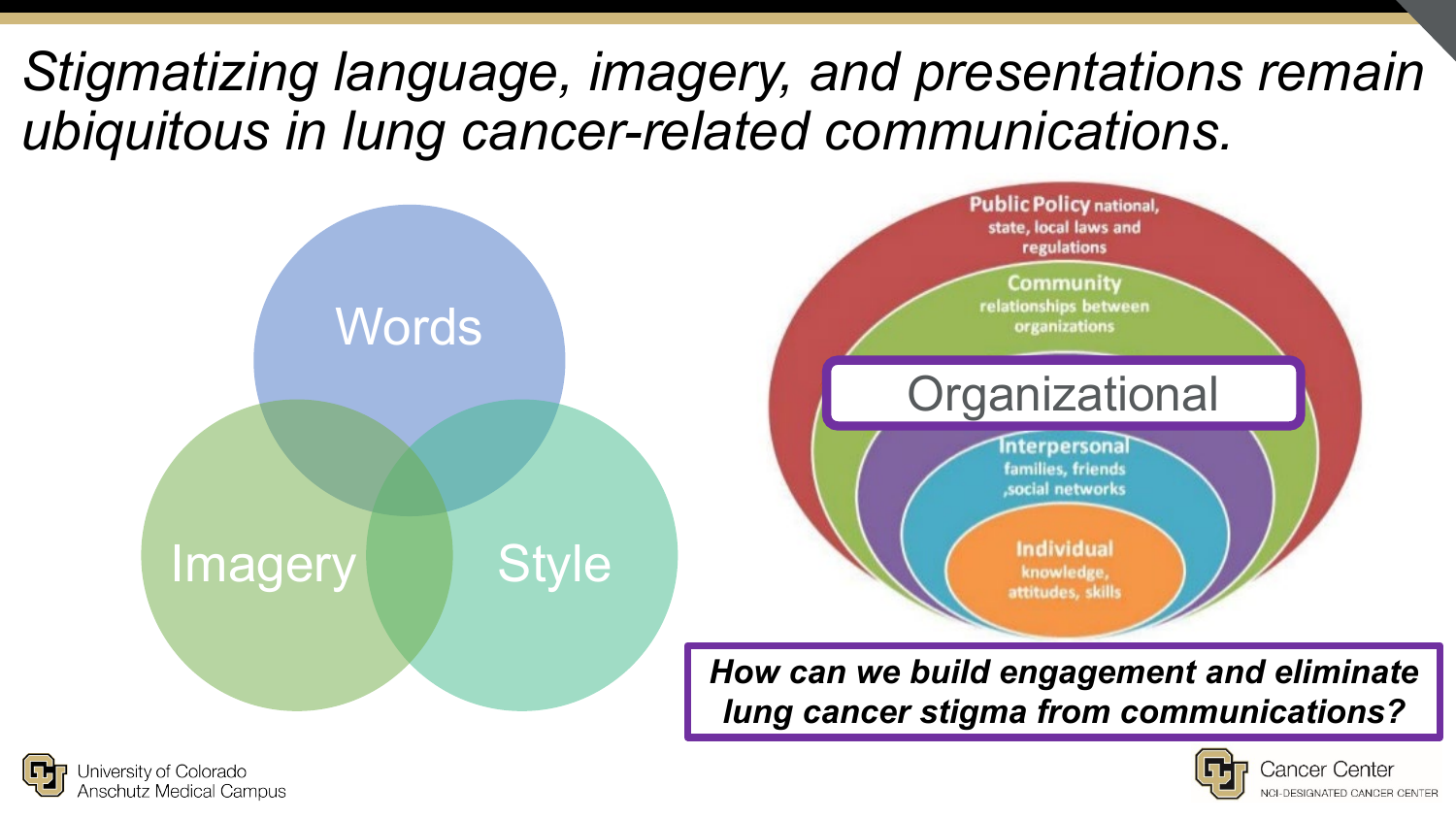## **Stigma-Free Principles & Lexicon**

*Could we develop stigma-free principles for implementing & delivering health care services?* 

- Could be used to inform care pathways
- Could be used to train clinicians

iiversity of Coloradc

- Could be used to design clinics and hospitals
- Could be used to inform clinic and hospital policy
- Could be used to guide community engagement and education

(First Survivorship, Stigma, and Nihilism Task Group Meeting, 2018)

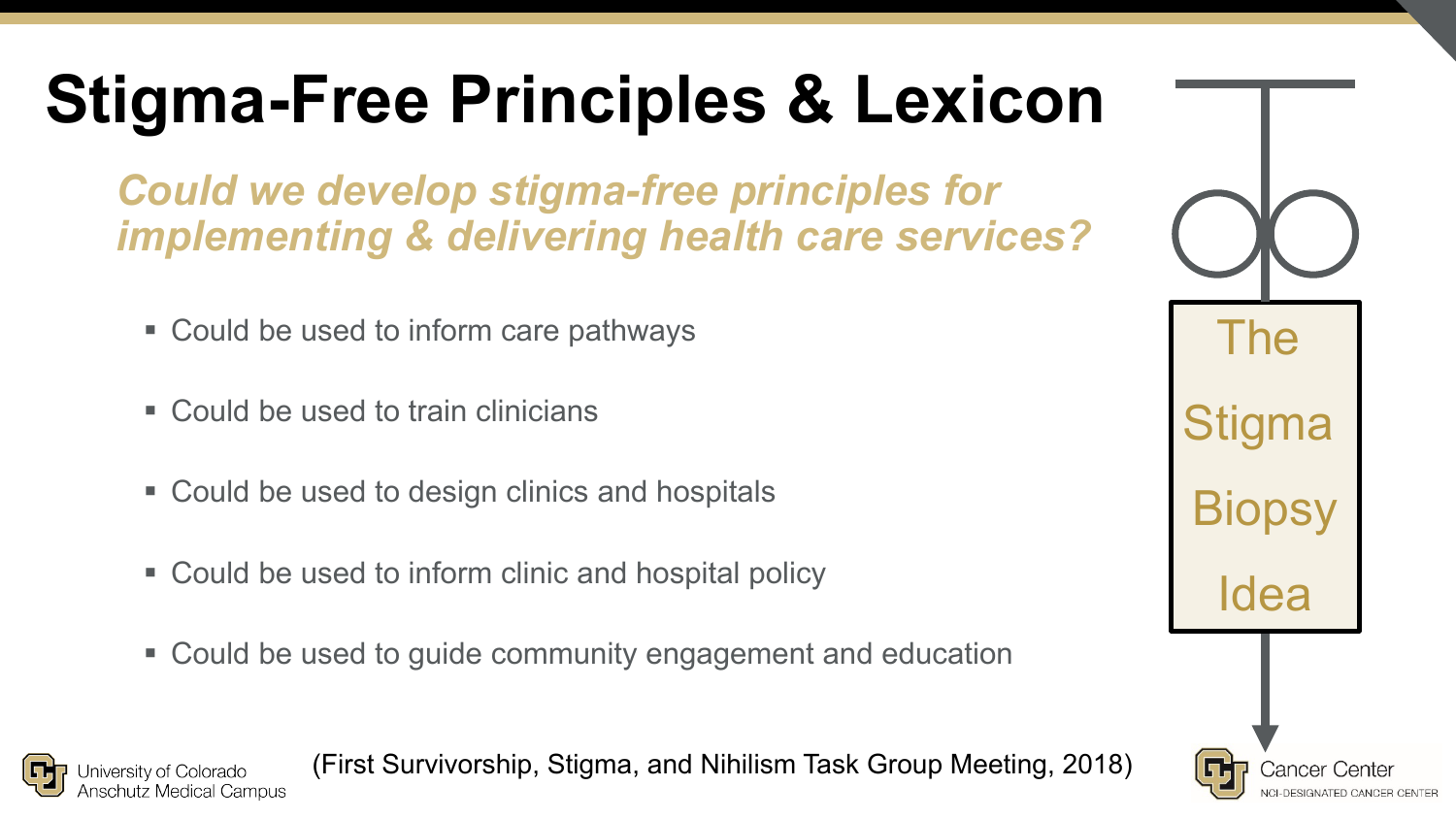## The Lung Cancer Stigma Biopsy (LCSB) Toolkit

#### Purpose/Mission:

 *To help individuals and systems identify potentially stigmatizing language, imagery, and presentations that hinder genuine engagement with the lung cancer community and undermine empathy, compassion, and support.*

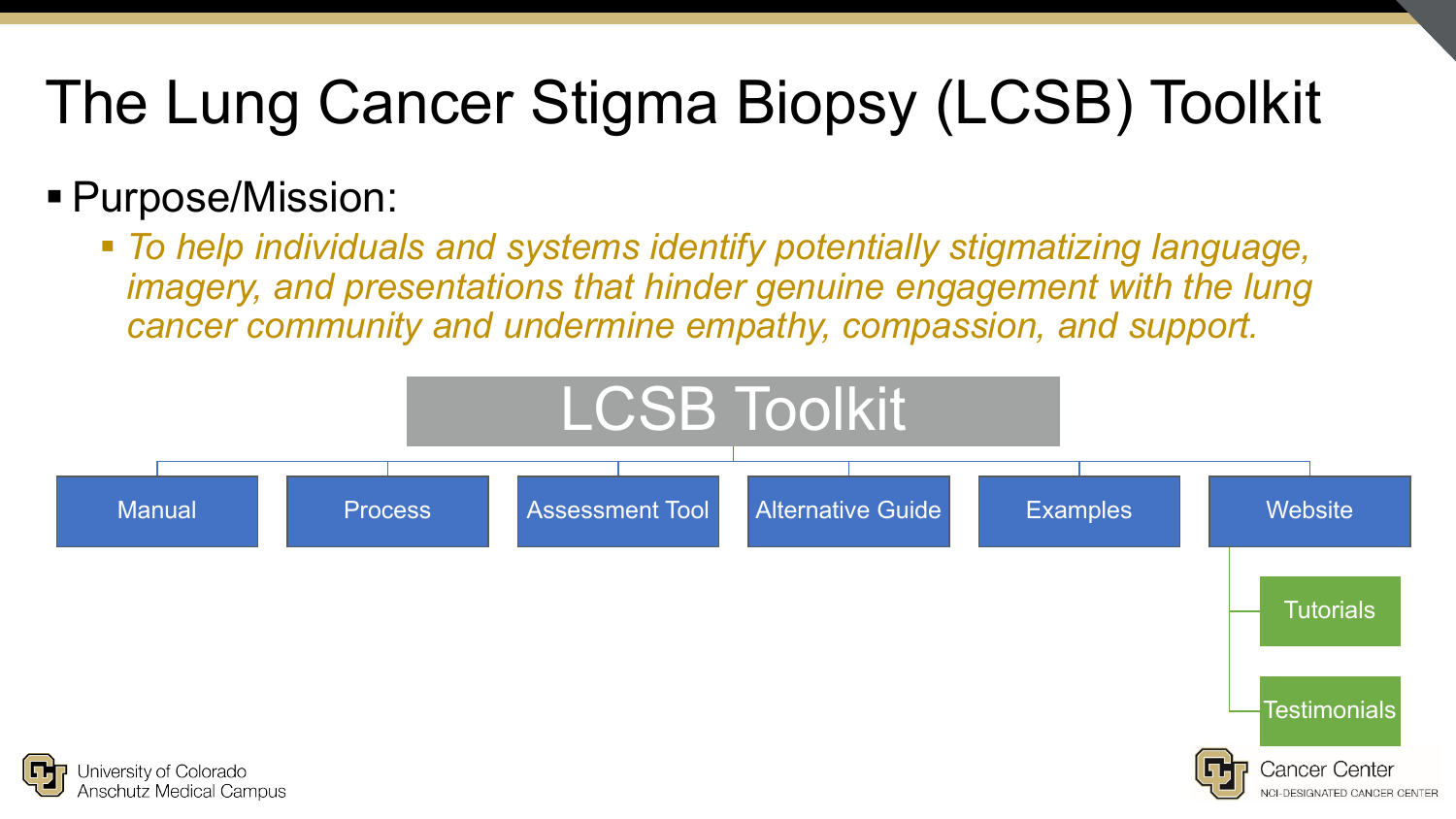## Examples to be Included in the Manual Appendix

- 1) Example Patient Pamphlet Revision
- 2) Example Website Revision
- 3) Example Social Media Post/Page Revision
- 4) Example Patient Newsletter/Flyer Revision



- 5) Example Tobacco Educational Materials Revision
- 6) Example Lung Cancer Research Presentation Revision
- Example Lung Cancer Research Paper Revision



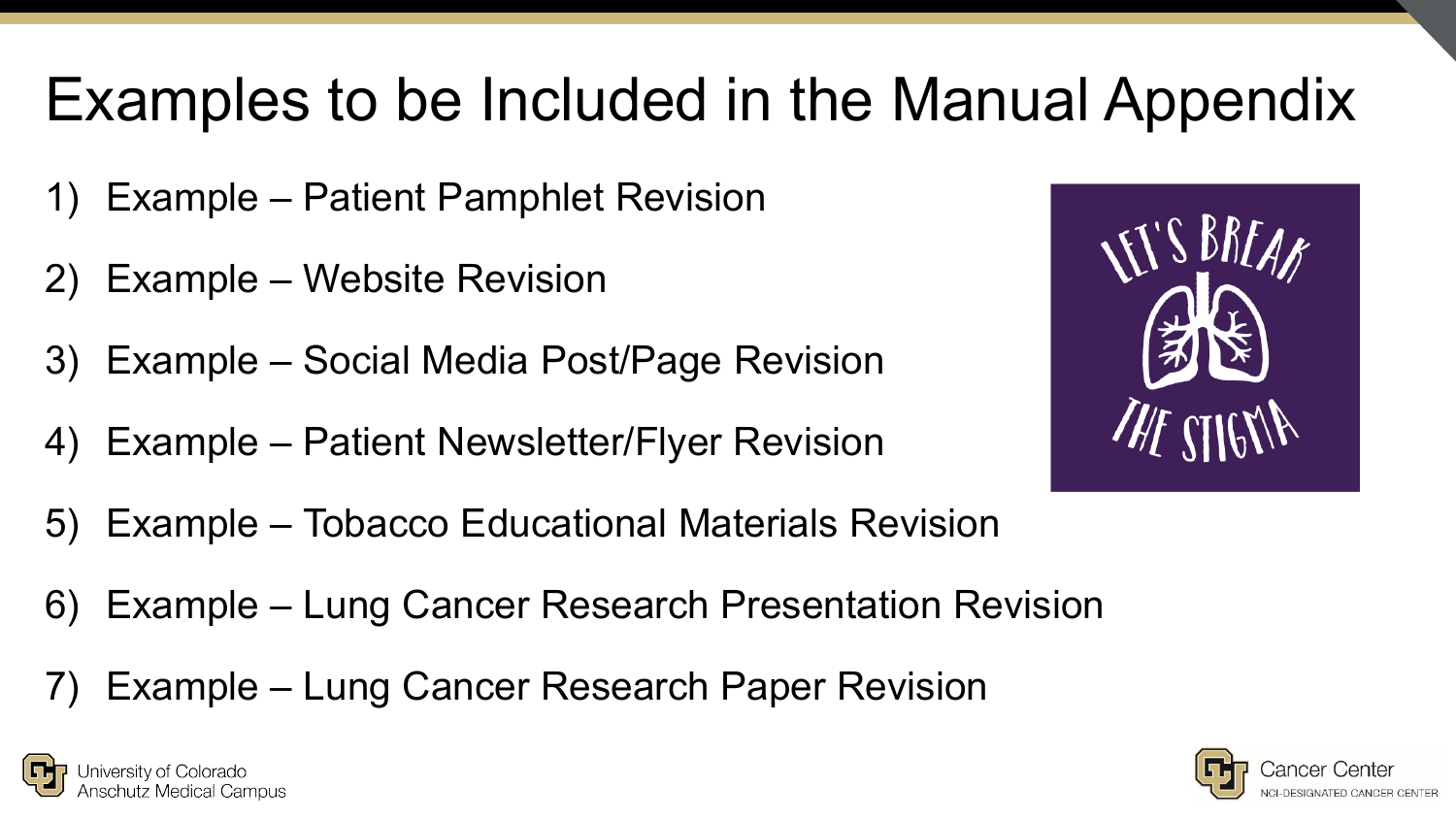### Development Resources

- **The IASLC Language Guide**
- **Hamann Model of Lung Cancer Stigma**
- ASCO Language of Respect
- Go2 Foundation-Developed Materials
- The Campaign to End Lung Cancer Stigma Definition
- Kentucky LEADS Best Practices for Health Communications Regarding LCS
- Health Equity Guiding Principles for Inclusive Communication